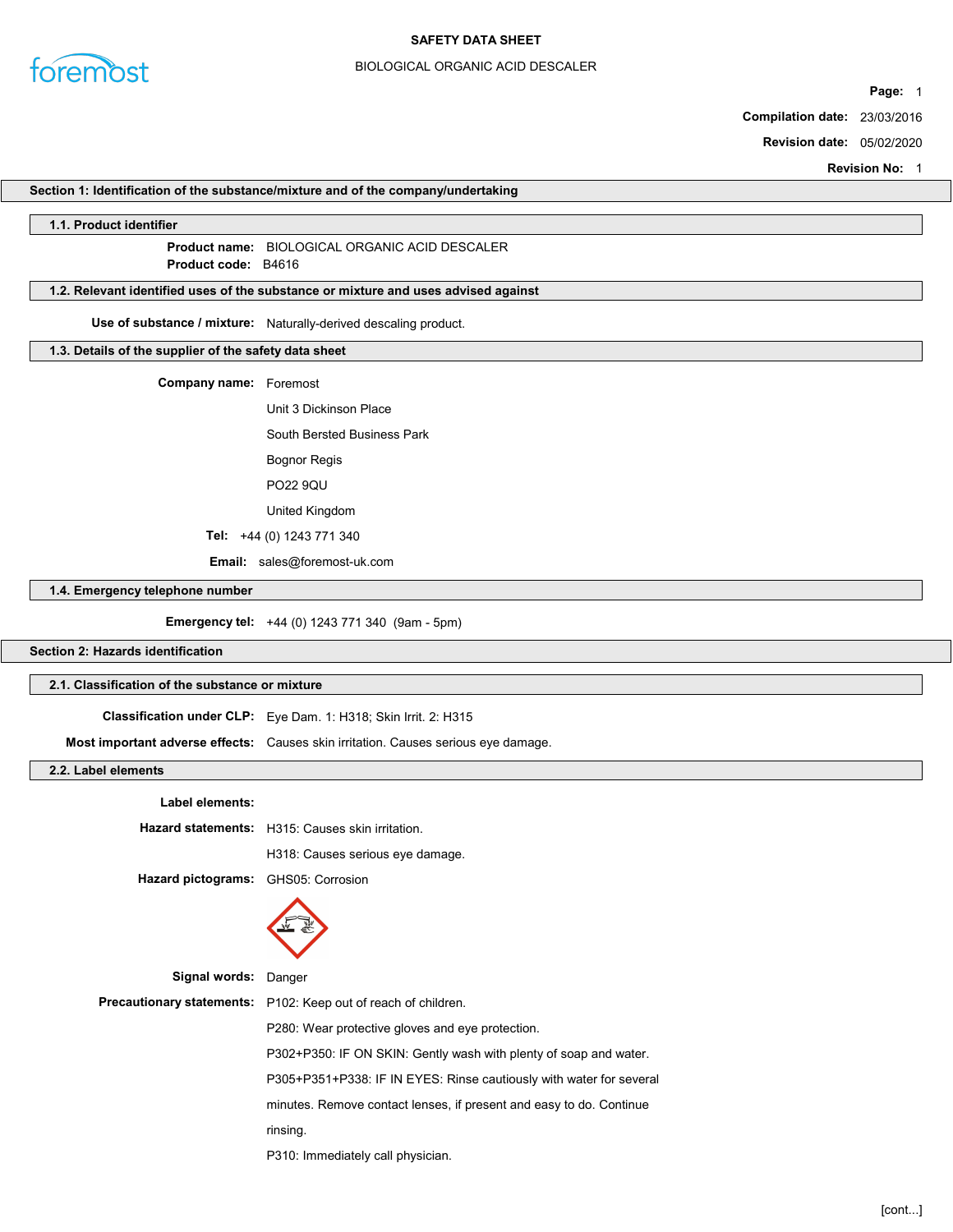#### BIOLOGICAL ORGANIC ACID DESCALER

Page: 2

#### 2.3. Other hazards

PBT: This product is not identified as a PBT/vPvB substance.

## Section 3: Composition/information on ingredients

3.2. Mixtures

## Hazardous ingredients:

LACTIC ACID

| <b>EINECS</b> | CAS     | ' WEL<br>PBT/ | <b>CLP Classification</b>             | Percent |
|---------------|---------|---------------|---------------------------------------|---------|
| 201-196-2     | 79-33-4 |               | Skin Irrit. 2: H315; Eye Dam. 1: H318 | 10-30%  |

#### Contains: LACTIC ACID

## Section 4: First aid measures

4.1. Description of first aid measures

Skin contact: Wash immediately with plenty of soap and water. Eye contact: Immediately flush eyes with plenty of water. Remove contact lenses, if present and easy to do. Continue rinsing. If irritation develops get medical attention. Ingestion: Rinse mouth and throat with water and give sips of water to drink. Inhalation: Remove victim to fresh air.

#### 4.2. Most important symptoms and effects, both acute and delayed

Skin contact: There may be irritation and redness at the site of contact.

Eye contact: There may be pain and redness. The eyes may water profusely. There may

be severe pain. The vision may become blurred. May cause permanent

damage.

Ingestion: There may be soreness and redness of the mouth and throat. Nausea and stomach pain may occur.

Inhalation: There may be irritation of the throat with a feeling of tightness in the chest.

Delayed / immediate effects: Immediate effects can be expected after short-term exposure.

## 4.3. Indication of any immediate medical attention and special treatment needed

Immediate / special treatment: Treat symptonmatically.

Section 5: Fire-fighting measures

5.1. Extinguishing media

Extinguishing media: Suitable extinguishing media for the surrounding fire should be used. Use

water spray to cool containers.

## 5.2. Special hazards arising from the substance or mixture

Exposure hazards: Not applicable.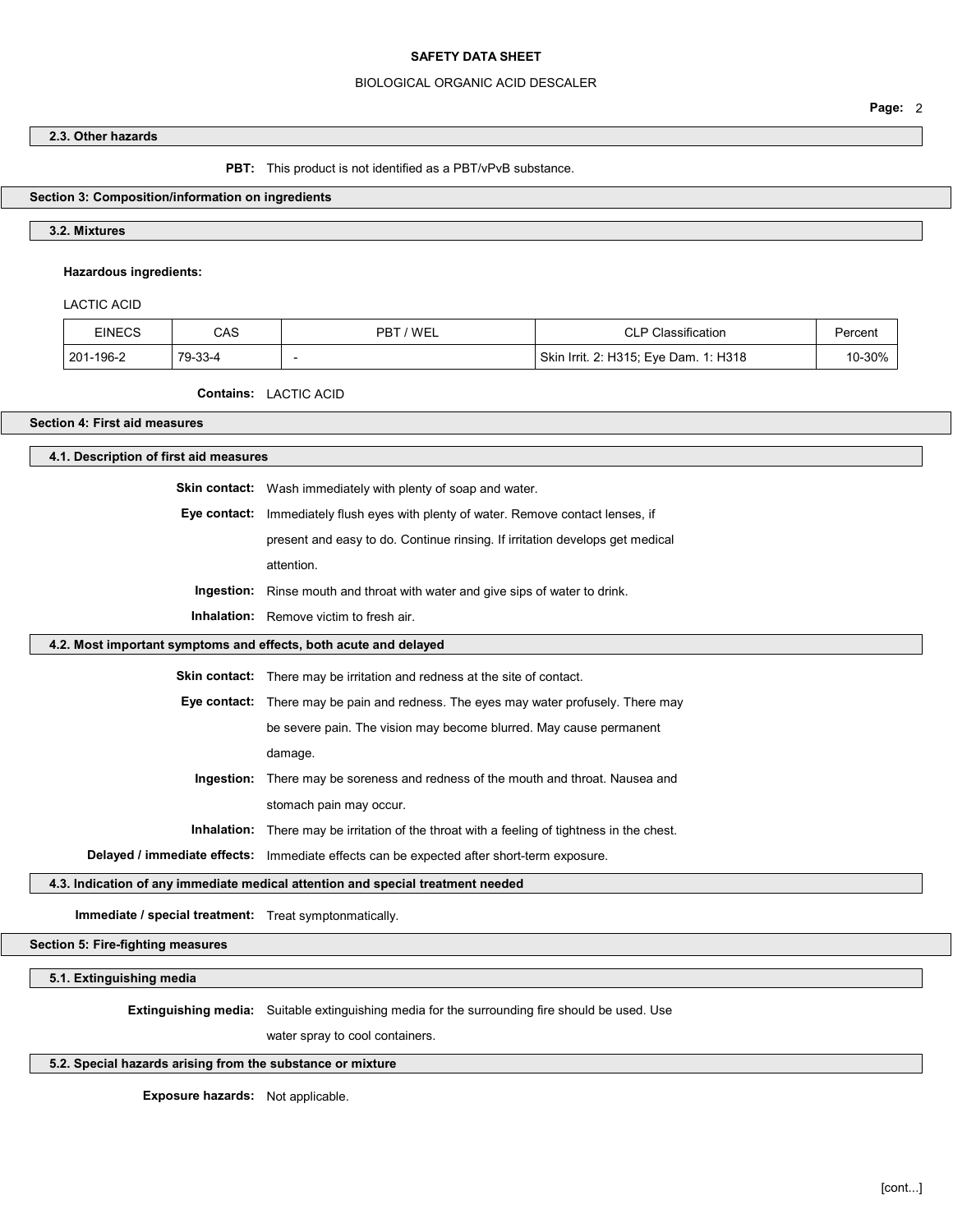## BIOLOGICAL ORGANIC ACID DESCALER

## 5.3. Advice for fire-fighters

Advice for fire-fighters: Wear self-contained breathing apparatus. Wear protective clothing to

prevent contact with skin and eyes.

## Section 6: Accidental release measures

# 6.1. Personal precautions, protective equipment and emergency procedures

Personal precautions: Refer to section 8 of SDS for personal protection details.

6.2. Environmental precautions

Environmental precautions: No special environmental concerns.

#### 6.3. Methods and material for containment and cleaning up

Clean-up procedures: Wash the spillage site with large amounts of water.

6.4. Reference to other sections

Reference to other sections: Refer to section 8 of SDS.

Section 7: Handling and storage

7.1. Precautions for safe handling

Handling requirements: Avoid direct contact with the substance. Ensure there is sufficient

ventilation of the area.

## 7.2. Conditions for safe storage, including any incompatibilities

Storage conditions: Store in a cool, well ventilated area. Keep container tightly closed.

7.3. Specific end use(s)

Specific end use(s): No data available.

Section 8: Exposure controls/personal protection

8.1. Control parameters

Workplace exposure limits: No data available.

DNEL/PNEC Values

DNEL / PNEC No data available.

8.2. Exposure controls

| Engineering measures: No special requirement |                                                                                                    |  |
|----------------------------------------------|----------------------------------------------------------------------------------------------------|--|
|                                              | <b>Respiratory protection:</b> Respiratory protection not required. Use in a well ventilated area. |  |
|                                              | <b>Hand protection:</b> Wear gloves if prolonged contact with product is likely.                   |  |
|                                              | Eye protection: Not required. Avoid contact with the eyes.                                         |  |
|                                              | <b>Skin protection:</b> No special requirement.                                                    |  |

Section 9: Physical and chemical properties

## 9.1. Information on basic physical and chemical properties

State: Liquid

Colour: Blue

Page: 3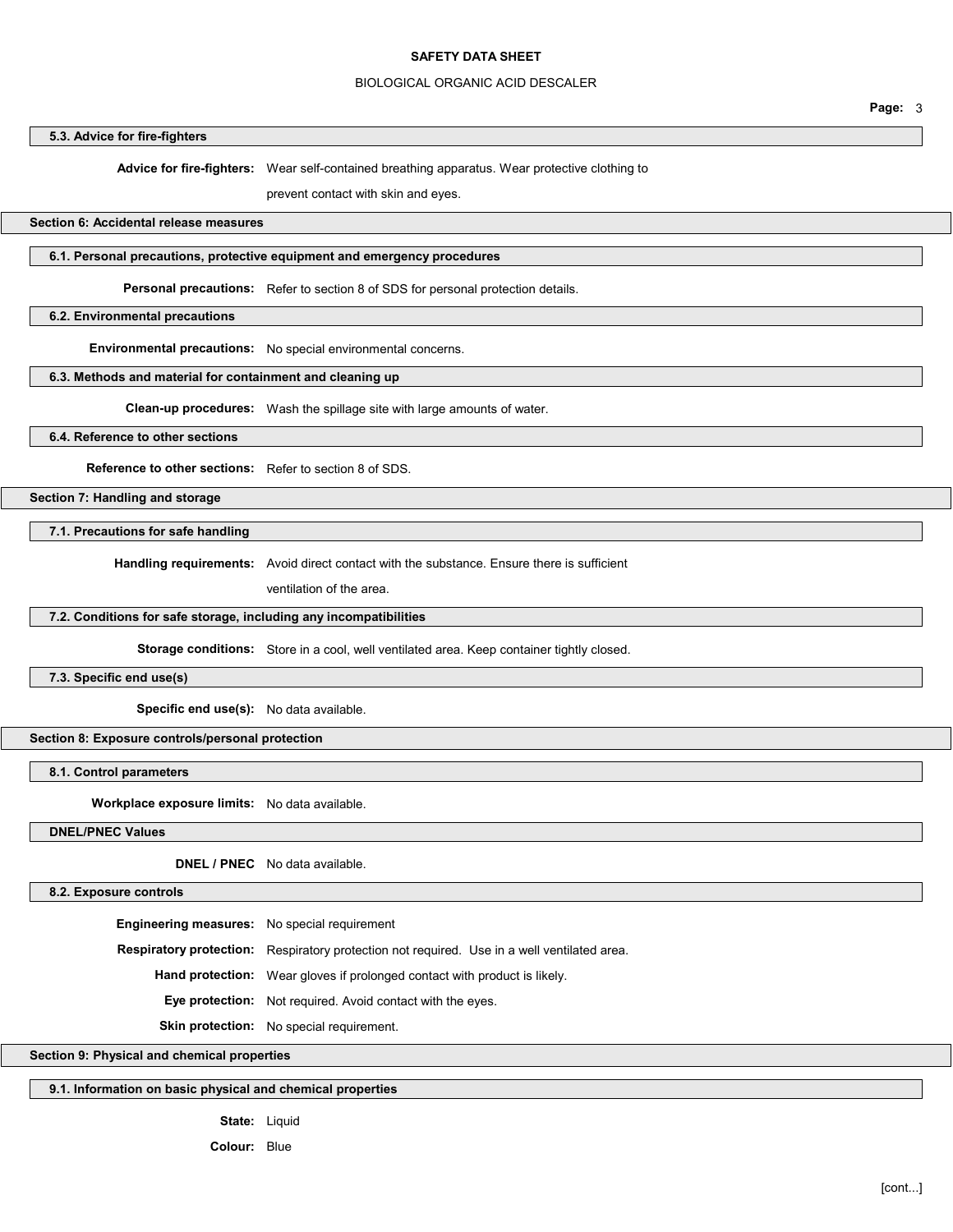## BIOLOGICAL ORGANIC ACID DESCALER

|                                                         |                                          |                                                 |                                  | Page: 4 |  |
|---------------------------------------------------------|------------------------------------------|-------------------------------------------------|----------------------------------|---------|--|
|                                                         | <b>Odour:</b> Characteristic odour       |                                                 |                                  |         |  |
| <b>Evaporation rate:</b> No data available.             |                                          |                                                 |                                  |         |  |
|                                                         | <b>Oxidising:</b> No data available.     |                                                 |                                  |         |  |
| <b>Solubility in water:</b> Soluble                     |                                          |                                                 |                                  |         |  |
| Boiling point/range $C: >100$                           |                                          | Melting point/range $C: >0$                     |                                  |         |  |
| <b>Flammability limits %: lower:</b> No data available. |                                          |                                                 | <b>upper:</b> No data available. |         |  |
|                                                         | <b>Flash point C:</b> No data available. | Part.coeff. n-octanol/water: No data available. |                                  |         |  |
| Autoflammability <sup>°</sup> C: No data available.     |                                          | Vapour pressure: No data available.             |                                  |         |  |
| Relative density: No data available.                    |                                          | pH: 3                                           |                                  |         |  |
|                                                         | <b>VOC g/l:</b> No data available.       |                                                 |                                  |         |  |

9.2. Other information

Other information: No data available.

Section 10: Stability and reactivity

10.1. Reactivity

Reactivity: Stable under recommended transport or storage conditions.

10.2. Chemical stability

Chemical stability: Stable under normal conditions.

10.3. Possibility of hazardous reactions

Hazardous reactions: Hazardous reactions will not occur under normal transport or storage

conditions. Decomposition may occur on exposure to conditions or materials

listed below.

10.4. Conditions to avoid

Conditions to avoid: Heat.

10.5. Incompatible materials

Materials to avoid: Strong oxidising agents. Strong acids.

10.6. Hazardous decomposition products

Haz. decomp. products: No data available.

Section 11: Toxicological information

11.1. Information on toxicological effects

## Relevant hazards for product:

| Hazard                                                        | Route      | Basis                              |
|---------------------------------------------------------------|------------|------------------------------------|
| $^\shortparallel$ Skin corrosion/irritation $^\shortparallel$ | <b>DRM</b> | <sup>1</sup> Hazardous: calculated |
| Serious eye damage/irritation                                 | OPT        | ' Hazardous: calculated            |

Symptoms / routes of exposure

Skin contact: There may be irritation and redness at the site of contact.

Eye contact: There may be pain and redness. The eyes may water profusely. There may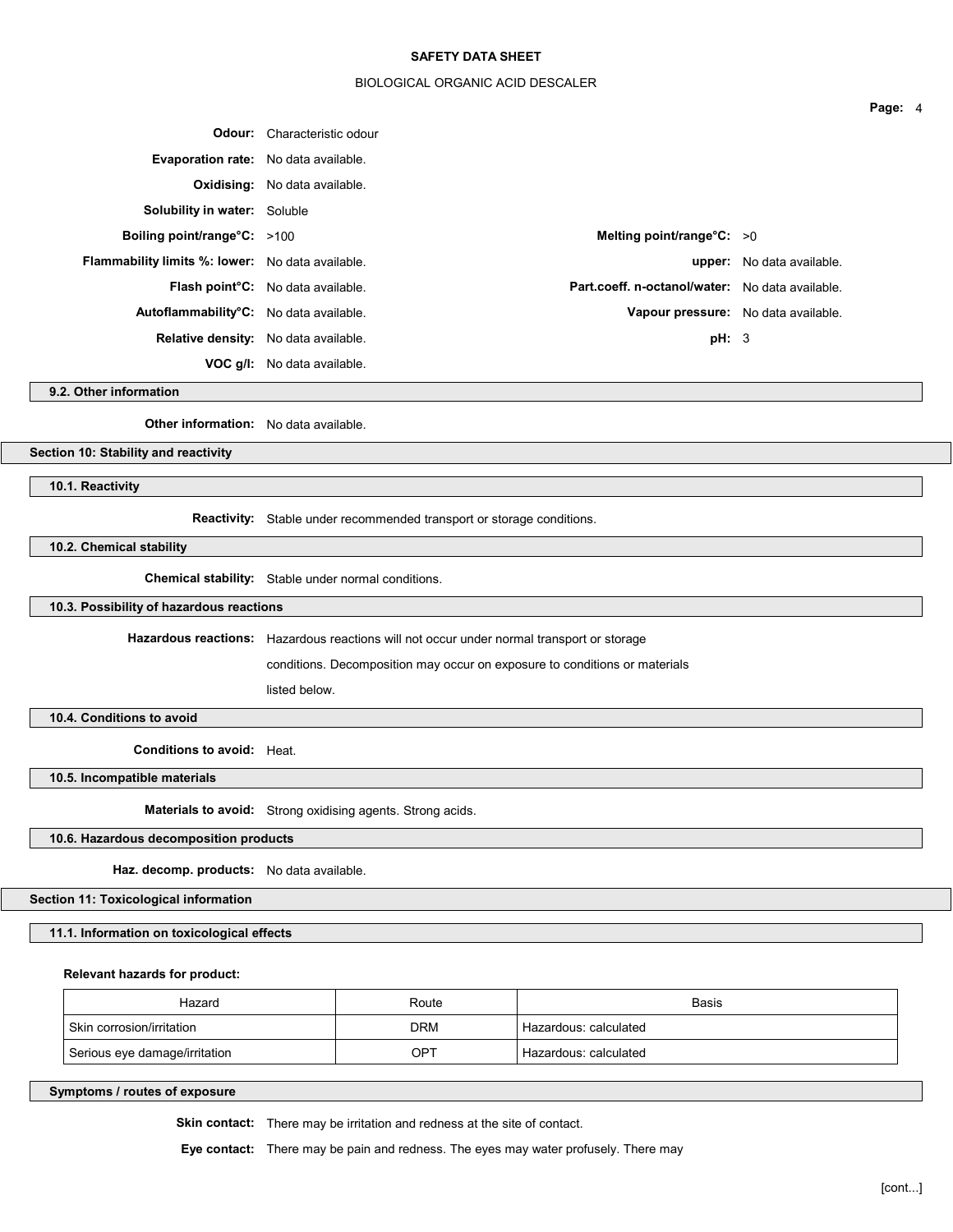## BIOLOGICAL ORGANIC ACID DESCALER

Page: 5 be severe pain. The vision may become blurred. May cause permanent damage. Ingestion: There may be soreness and redness of the mouth and throat. Nausea and stomach pain may occur. Inhalation: There may be irritation of the throat with a feeling of tightness in the chest. Delayed / immediate effects: Immediate effects can be expected after short-term exposure. Section 12: Ecological information 12.1. Toxicity Ecotoxicity values: No data available. 12.2. Persistence and degradability Persistence and degradability: Biodegradable. 12.3. Bioaccumulative potential Bioaccumulative potential: No bioaccumulation potential. 12.4. Mobility in soil Mobility: Readily absorbed into soil. 12.5. Results of PBT and vPvB assessment PBT identification: This product is not identified as a PBT/vPvB substance. 12.6. Other adverse effects

Other adverse effects: No data available.

Section 13: Disposal considerations

13.1. Waste treatment methods

Disposal operations: Small amounts of unwanted product may be flushed with water to sewer.

Disposal of packaging: Dispose of as normal industrial waste.

NB: The user's attention is drawn to the possible existence of regional or

national regulations regarding disposal.

## Section 14: Transport information

Transport class: This product does not require a classification for transport.

Section 15: Regulatory information

15.1. Safety, health and environmental regulations/legislation specific for the substance or mixture

Specific regulations: Not applicable.

15.2. Chemical Safety Assessment

Section 16: Other information

Other information

Other information: This safety data sheet is prepared in accordance with Commission

Regulation (EU) No 2015/830.

\* indicates text in the SDS which has changed since the last revision.